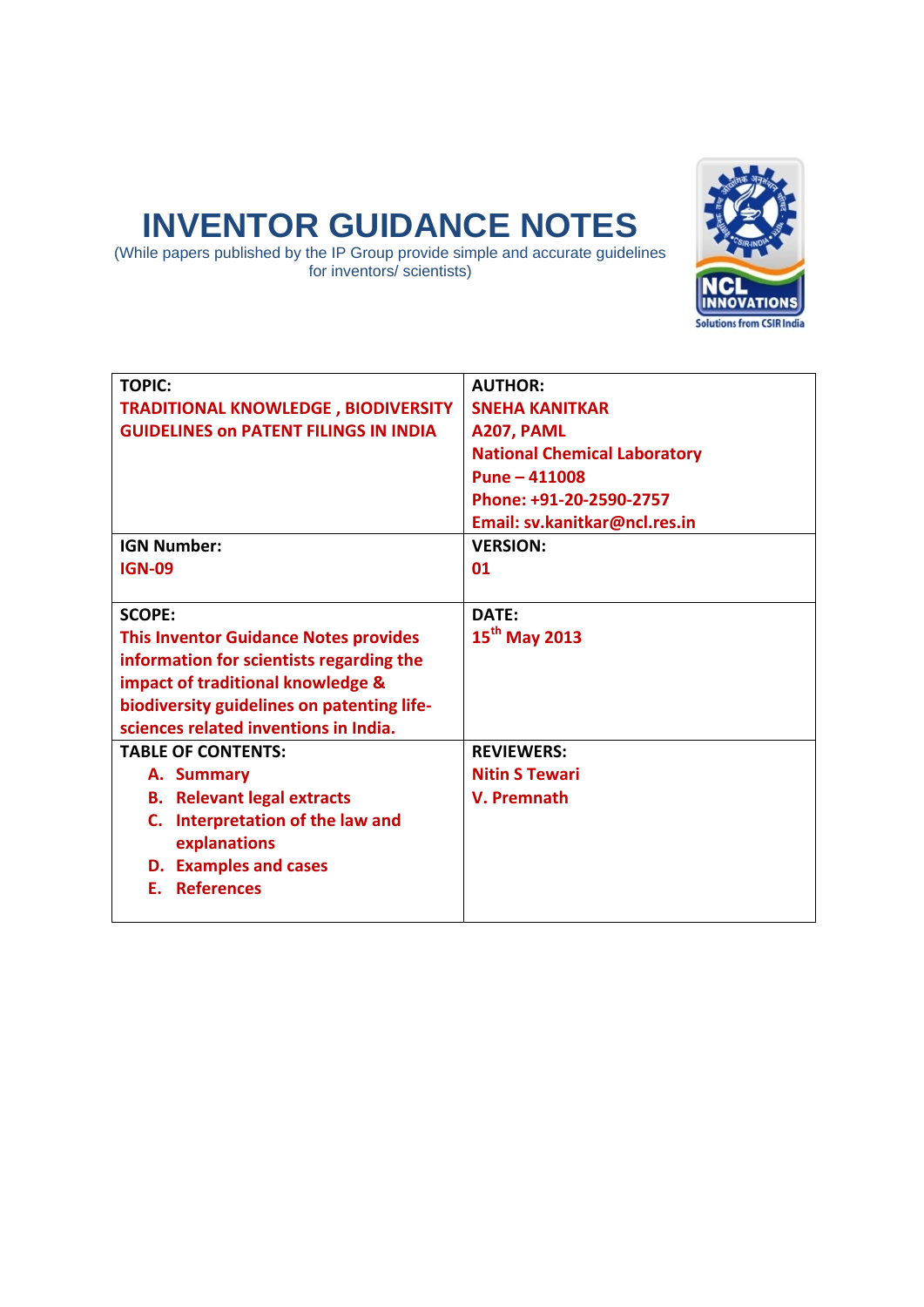# **A. SUMMARY:**

Traditional knowledge, by its very definition, is in the public domain and hence, any application for patent relating to TK does not qualify as an invention. An invention which, in effect, is traditional knowledge or which is an aggregation or duplication of known properties of traditionally known component or components, is not an invention and hence, not patentable, within the meaning of the Patents Act 1970.

| Sr | <b>Certain Guiding Principles for TK related</b>                                                                                                                                                                                                                                                                                                                                             | <b>Examples</b>                                                                                                                        | <b>TK Reference/ prior art</b>                                                                                                                                                                                                         |
|----|----------------------------------------------------------------------------------------------------------------------------------------------------------------------------------------------------------------------------------------------------------------------------------------------------------------------------------------------------------------------------------------------|----------------------------------------------------------------------------------------------------------------------------------------|----------------------------------------------------------------------------------------------------------------------------------------------------------------------------------------------------------------------------------------|
| no | inventions                                                                                                                                                                                                                                                                                                                                                                                   |                                                                                                                                        |                                                                                                                                                                                                                                        |
| 1. | If the subject-matter as claimed relates to<br>extracts/alkaloids and/or isolation of active<br>ingredients of plants, which are<br>naturally/inherently present in plants, such<br>claims cannot be considered as novel and/or<br>inventive when use of such plants is pre-<br>known as part of teachings of Traditional<br>Knowledge.                                                      | 1319/CHE/2013<br>Evaluation of anticancer<br>properties of acalypha<br>alnifolia klein ex willd - in<br>vitro and in vivo              | ME02/97 Rasaganthi Mezhugu<br>Text Book Name: Pulippani<br>vaithiyam 500<br>Origin Time: 10-15 <sup>th</sup> Century A.D<br>[relevant prior art in opinion of<br>IGN authors]                                                          |
| 2. | Combination of plants with known-<br>therapeutic effect with further plants with<br>the same known-therapeutic agents wherein<br>all plants are previously known for treating<br>the same disease is considered to be an<br>obvious combination.                                                                                                                                             | 31/DEL/2008 A herbal<br>extract obtained from the<br>roots of burcea mollis                                                            | E O Ajaiyeoba et al., 'In vivo<br>antimalarial activities of Quassia<br>amara and Quassia undulate plant<br>extracts in mice', Journal of<br>Ethnopharmacology, Vol 67, Issue<br>3, 1999, 321-325 (Nigerian folk<br>medical practices) |
| 3. | In case an ingredient is already known for the<br>treatment of a disease, then it creates a<br>presumption of obviousness that a<br>combination product comprising this known<br>active ingredient would be effective for the<br>treatment of same disease.                                                                                                                                  | 218/DEL/2006 A novel<br>herbal composition<br>effective against coryza and<br>a process for preparing<br>thereof                       | Divya Swasari Kvath 100gm,<br>Producted by: (Divya Yog Mandir<br>(Trust), Swami Ramdev).                                                                                                                                               |
| 4. | Discovering the optimum or workable ranges<br>of traditionally known ingredients by routine<br>experimentation is not inventive.                                                                                                                                                                                                                                                             | 1576/DEL/2006 Novel<br>herbal composition<br>effective against skin<br>disorders and to a process<br>for the preparation thereof       | BA3/465 Hab Deedan; BA3/478 Hab<br>Barg-e- Neeb; BA4/1745 Nuskha<br>Dawa; BA4/1745A Habb Musaffi-e-<br>khoon; BA4/1754 Nuskha Naqoo;<br>Nature Heals, A glossary of selected<br>indigenous medicinal plants of India.                  |
| 5. | In case multiple ingredients are known to<br>have the same therapeutic activity as per<br>traditional knowledge, taking out one single<br>component out of them cannot be<br>considered as inventive.                                                                                                                                                                                        | 1319/CHE/2013 Evaluation of<br>anticancer properties of<br>acalypha alnifolia klein ex<br>willd - in vitro and in vivo                 | ME02/97 Rasaganthi Mezhugu<br>Text Book Name: Pulippani<br>vaithiyam 500<br>Origin Time: 10-15 <sup>th</sup> Century A.D<br>[relevant prior art in opinion of<br>IGN authors]                                                          |
| 6. | In case individual ingredients are already<br>known for the treatment of a disease as a<br>part of Traditional Knowledge, then it is<br>obvious that a combination product<br>comprising these known ingredients with<br>further plants with the same known<br>therapeutic effect would be more effective<br>than each of the medicinal plants when<br>applied separately (additive effect). | 1076/CHE/2007 A synergistic<br>ayurvedic/functional food<br>bioactive composition<br>(cincata) and a process of<br>preparation thereof | WO0172316                                                                                                                                                                                                                              |

The Biological Diversity Act, 2002 provides mechanism for conservation of biological diversity, sustainable use of its components and fair and equitable sharing of the benefits arising out of the use of biological resources, knowledge and for matters connected therewith or incidental thereto. If the invention relates to a biological material which is not possible to be described in a sufficient manner and which is not available to the public, the application shall be completed by depositing the material to an International Depository Authority (IDA) under the Budapest Treaty.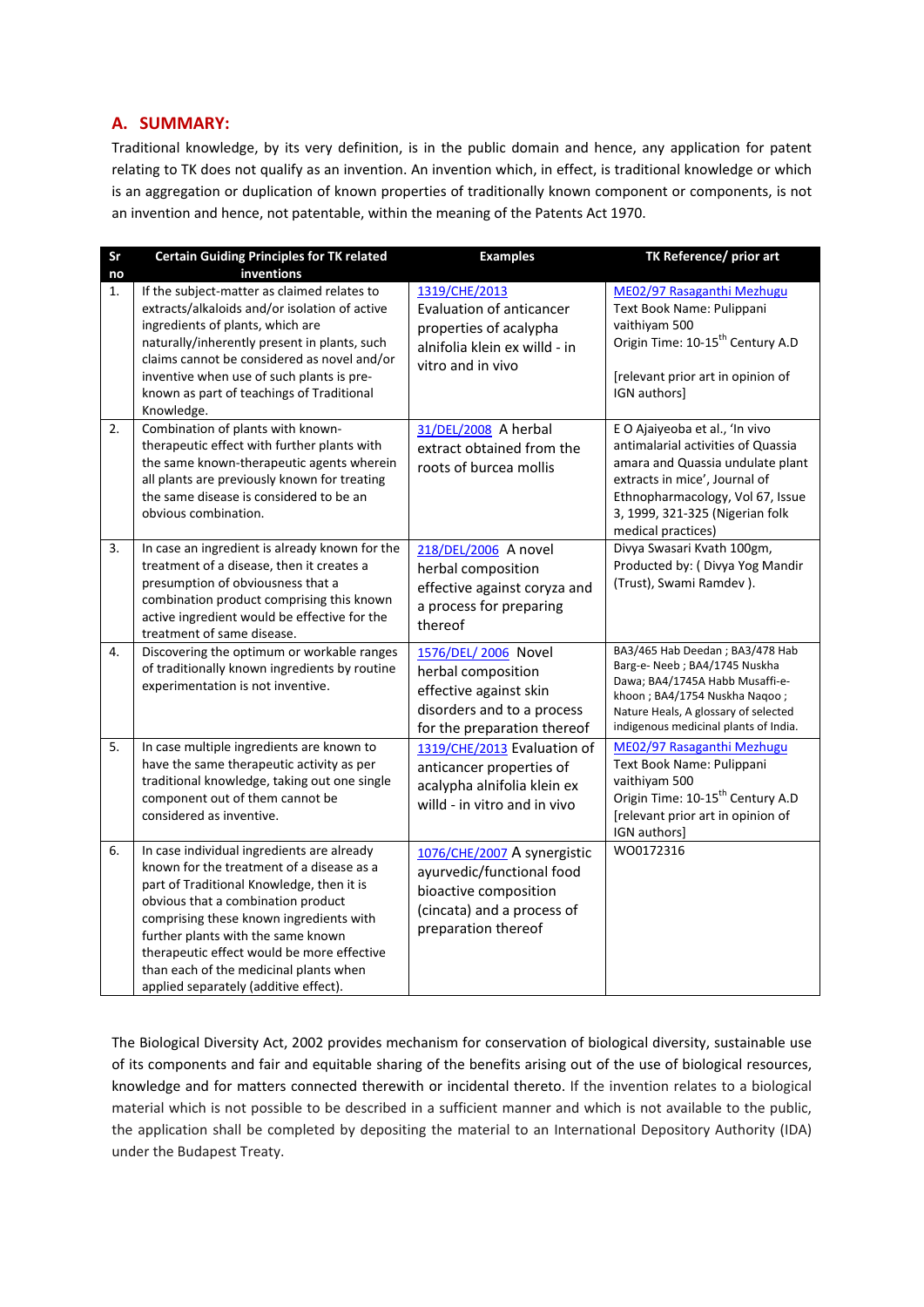# **B. RELEVENT LEGAL EXTRACTS:**

| <b>INDIA: THE PATENT ACT, 1970</b>   |                                                                                                                                                              |
|--------------------------------------|--------------------------------------------------------------------------------------------------------------------------------------------------------------|
| Section $2(1)(j)$                    | Defines invention as: "invention means a new product or process involving an inventive step and capable of industrial application".                          |
| Section 3(e)                         | A substance obtained by a mere admixture resulting only in the aggregation of the properties of the components thereof or process for producing such         |
|                                      | substances" is not an invention and hence, not patentable.                                                                                                   |
| Section 3 (p)                        | An invention which, in effect, is traditional knowledge or which is an aggregation or duplication of known properties of traditionally known component       |
|                                      | or components is not an invention and hence, not patentable, within the meaning of the Patents Act.                                                          |
| <b>INDIA: BIODIVERSITY ACT, 2002</b> |                                                                                                                                                              |
| Section 6                            | (1) No person shall apply for any intellectual property right, by whatever name called, in or outside India for any invention based on any research or       |
|                                      | information on a biological resource obtained from India without obtaining the previous approval of the National Biodiversity Authority before making        |
|                                      | such application:                                                                                                                                            |
|                                      | Provided that if a person applies for a patent, permission of the National Biodiversity Authority may be obtained after the acceptance of the patent but     |
|                                      | before the sealing of the patent by the patent authority concerned:                                                                                          |
|                                      | Provided further that the National Biodiversity shall dispose of the application for permission made to it within a period of ninety days from the date of   |
|                                      | receipt thereof.                                                                                                                                             |
|                                      | (2) The National Biodiversity Authority may, while granting the approval under this section, impose benefit sharing fee or royalty or both or impose         |
|                                      | conditions including the sharing of financial benefits arising out of the commercial utilization of such rights.                                             |
|                                      | (3) The provisions of this section shall not apply to any person making an application for any right under any law relating to protection of plant varieties |
|                                      | enacted by Parliament.                                                                                                                                       |
|                                      | (4) Where any right is granted under law referred to in sub-section (3), the concerned authority granting such right shall endorse a copy of such            |
|                                      | document granting the right to the National Biodiversity Authority.                                                                                          |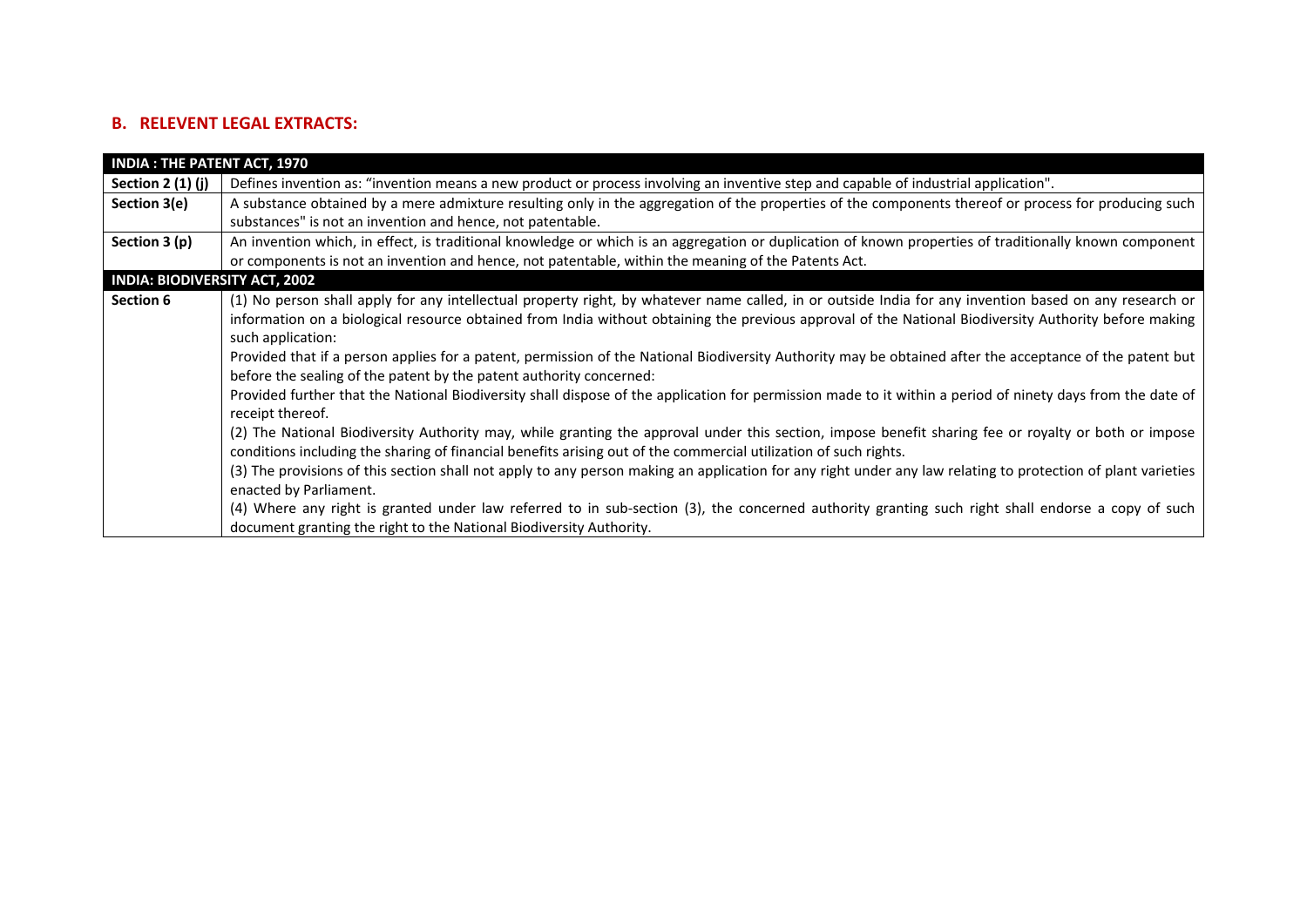# **C. INTERPRETATION OF THE LAWS AND EXPLANATION:**

## **Interpretation of the laws:**

## **Traditional knowledge**:

TK, by its very definition, is in the public domain and hence, any application for patent relating to TK does not qualify as an invention under section 2 (1) (j) of the Patents Act, 1970, which defines that "invention means <sup>a</sup> **new** product or process involving an inventive step and capable of industrial application".

Further, under section 3(e) of the Patents Act "a substance obtained by a mere admixture resulting only in the aggregation of the properties of the components thereof or process for producing such substances" is not an invention and hence, not patentable. The Indian Patents Act also has <sup>a</sup> unique provision under Section 3 (p), wherein "an invention which, in effect, is traditional knowledge or which is an aggregation or duplication of known properties of traditionally known component or components" is not an invention and hence, not patentable, within the meaning of the Patents Act. Additionally, sections 3 (b), (c), (d), (f), (h), (i) and (j) are of relevance with respect to the patent applications related to TK and/or biological material.

Illustrative example:

Claim: Serum of pigeon possessing the anti‐paralysis activity.

Analysis: The use of pigeon serum for the treatment of paralysis (as it possesses anti-paralytic activity) is a traditional knowledge in India or is an aggregation or duplication of known properties of traditionally known component. It is clearly evident from prior art (Mahawar et al., "Animals and their products utilized as medicines by the inhabitants surrounding the Ranthambhore National Park, India", Journal of Ethnobiology and Ethnomedicine, 2006, 2:46), which discloses the use of pigeon blood for treating paralysis.

While considering the traditional knowledge based inventions, the following guiding principles must be followed in assessing the novelty and inventive step <sup>5</sup>:

| Sr | <b>Guiding Principle</b>                                                                                                                                                                                                                                                                                                                      | <b>Illustration</b>                                                                                     | <b>Prior art</b>                                                                                                                                                                       | <b>Analysis</b>                                                                                                                                                                                                                                                                                                                                                                                                                         |
|----|-----------------------------------------------------------------------------------------------------------------------------------------------------------------------------------------------------------------------------------------------------------------------------------------------------------------------------------------------|---------------------------------------------------------------------------------------------------------|----------------------------------------------------------------------------------------------------------------------------------------------------------------------------------------|-----------------------------------------------------------------------------------------------------------------------------------------------------------------------------------------------------------------------------------------------------------------------------------------------------------------------------------------------------------------------------------------------------------------------------------------|
| no |                                                                                                                                                                                                                                                                                                                                               |                                                                                                         |                                                                                                                                                                                        |                                                                                                                                                                                                                                                                                                                                                                                                                                         |
|    | If the subject-matter as claimed<br>relates to extracts/alkaloids and/or<br>isolation of active ingredients of<br>plants, which are<br>naturally/inherently present in<br>plants, such claims cannot be<br>considered as novel and/or inventive<br>when use of such plants is pre-<br>known as part of teachings of<br>Traditional Knowledge. | Patent application claims<br>relate to an extract of<br>Withania plant for the<br>management of stress. | Discloses use of<br>Withania somnifera<br>roots and not Withania<br>plant extract for<br>the treatment of stress<br>related disorders in<br>Ayurveda and Unani<br>systems of medicine. | The claims of alleged invention relate to an extract of Withania<br>plant. Based on the prior art, it can be objected that the extract<br>of Withania somnifera would be useful in treatment of chronic<br>stress disorders such as insomnia, gastric ulcers, hyperacidity,<br>restlessness and depression. Therefore, the subject-matter of<br>claims is not considered as novel over the teaching of prior art<br>obtained from TKDL. |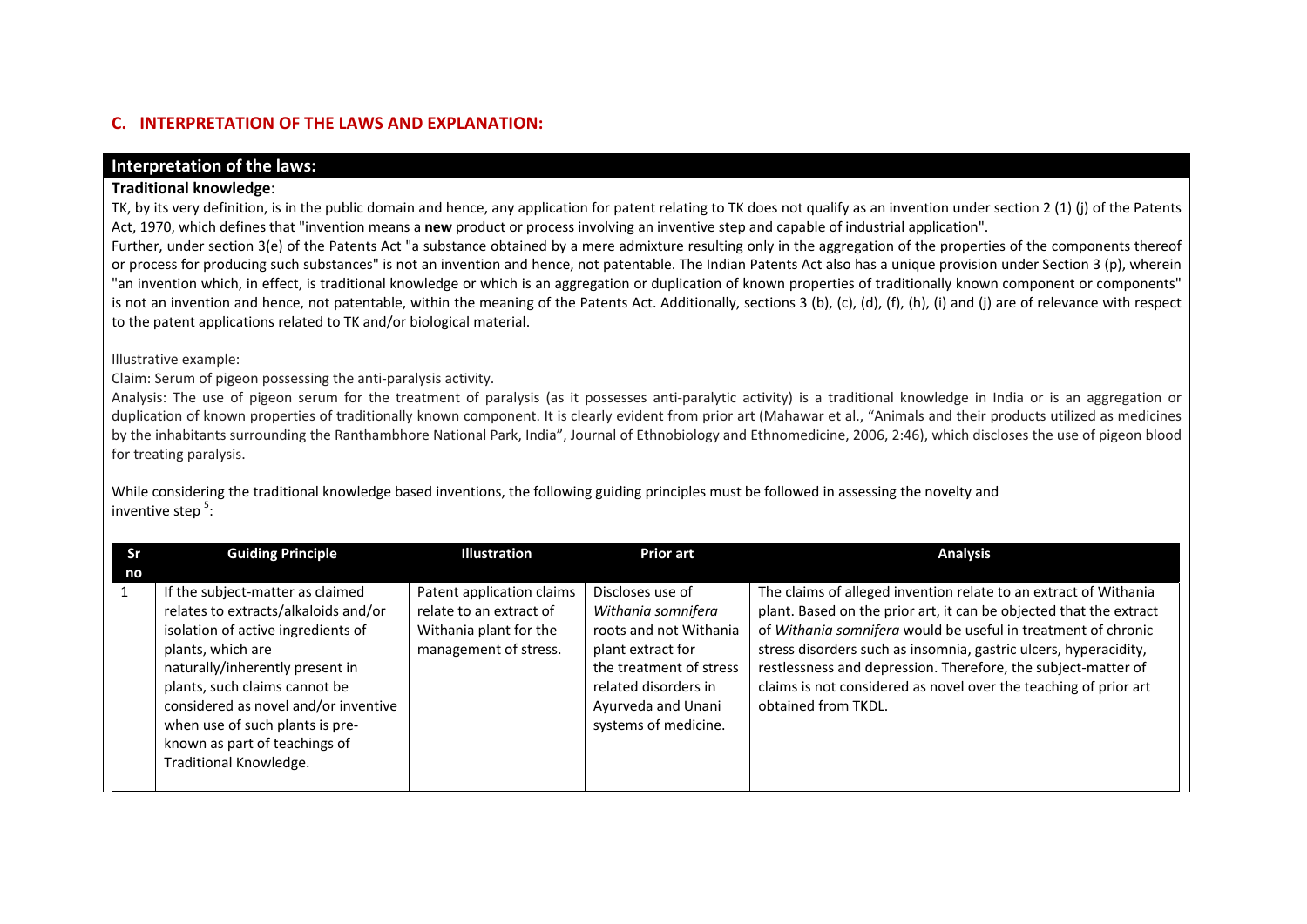| $\overline{2}$ | Combination of plants with known-<br>therapeutic effect with further plants<br>with the same known-therapeutic<br>agents wherein all plants are<br>previously known for treating the<br>same disease is considered to be an<br>obvious combination.                                                                                                                        | Patent application claims<br>relate to a composition<br>comprising of Calendula<br>officinallis, Aloe vera and<br>Centellae asiatica as<br>healing agent and for<br>treatment of wound.                                                                                                                                                          | Discloses independent<br>use of Calendula<br>officinallis, Aloe vera<br>and Centellae<br>asiatica for the<br>treatment of wound<br>and as a<br>Cicatrizant/healing<br>agent in Ayurveda and<br>Unani systems of<br>medicine. | The claims of alleged invention were on a composition. Based on<br>the prior art, it can be objected that the combination of these<br>plants would be obvious for the treatment of skin diseases and<br>healing of wounds. The combination of a plant with a known<br>therapeutic effect with further plants with the same known<br>therapeutic effect, wherein all plants are previously known for<br>treating the same disease is considered to be an obvious<br>combination. It would normally be expected that such<br>combinations of medicinal plants would be more effective than<br>each of the medicinal plants when applied separately (additive<br>effect).           |
|----------------|----------------------------------------------------------------------------------------------------------------------------------------------------------------------------------------------------------------------------------------------------------------------------------------------------------------------------------------------------------------------------|--------------------------------------------------------------------------------------------------------------------------------------------------------------------------------------------------------------------------------------------------------------------------------------------------------------------------------------------------|------------------------------------------------------------------------------------------------------------------------------------------------------------------------------------------------------------------------------|----------------------------------------------------------------------------------------------------------------------------------------------------------------------------------------------------------------------------------------------------------------------------------------------------------------------------------------------------------------------------------------------------------------------------------------------------------------------------------------------------------------------------------------------------------------------------------------------------------------------------------------------------------------------------------|
| 3              | In case an ingredient is already<br>known for the treatment of a<br>disease, then it creates a<br>presumption of obviousness that a<br>combination product comprising this<br>known active ingredient would be<br>effective for the treatment of same<br>disease.                                                                                                          | Patent application claims<br>relate to a combination<br>of five constituents, one<br>of these being a 1:2<br>watery extract of<br>Cucumis melo containing<br>catalase and superoxide<br>dismutase; along with<br>Pimiemta racemosa,<br>Citrus aurantifolia,<br>Coenzyme Q-10 and<br>Pyridoxine<br>Chlorhydrate for the<br>treatment of vitiligo. | Discloses usefulness of<br>only one of the<br>constituents, watery<br>extract of Cucumis<br>melo for its anti-vitiligo<br>property in the Unani<br>system of medicine.                                                       | The claim of alleged invention relates to a composition<br>comprising five constituents and not on a single constituent, the<br>watery extract Cucumis melo for its anti-vitiligo property.<br>Based on said cited documents, it can be objected that if one<br>ingredient here, Cucumis melo, was already known for the<br>treatment of vitiligo, then it is necessarily expected that a<br>combination comprising this known active ingredient must be<br>effective for treating vitiligo as long as no surprising (superior)<br>effect of the claimed combination vis-a-vis the already known<br>product comprising Cucumis Melo, inventive merits cannot be<br>acknowledged. |
| 4              | Discovering the Optimum or<br><b>Workable Ranges of Traditionally</b><br>known ingredients by Routine<br>experimentation is not inventive.<br>In case of inventions relating to<br>selection of optimum or workable<br>range of ingredients, this is to be<br>borne in mind that the selection of a<br>particular range of known<br>ingredients is not inventive since the | Patent application claims<br>relate to a formulation<br>comprising at least two<br>of the<br>following: an extract of<br>Pongamia pinnata (in the<br>range of 2 to 20%), an<br>extract of Lawsonia alba<br>(in the range of 5 to<br>15%), an extract of                                                                                          | Discloses use of said<br>plants for the<br>treatment of<br>ulcer/wound in<br>Ayurveda,<br>Unani and Siddha<br>systems of medicine.                                                                                           | The claims of alleged invention relate to a composition<br>comprising plant parts in a specified ratio. The claims can be<br>objected as unpatentable in so far as the alleged invention is<br>obvious over Agasthiyar (TKDL) which taught a composition of<br>extracts of two of the claimed plants, Karanj and Heena<br>formulated as oil for topical treatment of ulcers and wounds.<br>Although cited art does not specifically teach adding the<br>ingredients in the percentages claimed by the applicant,<br>however the amount of specific ingredient in a composition is<br>clearly a result effective parameter that a person of ordinary skill                        |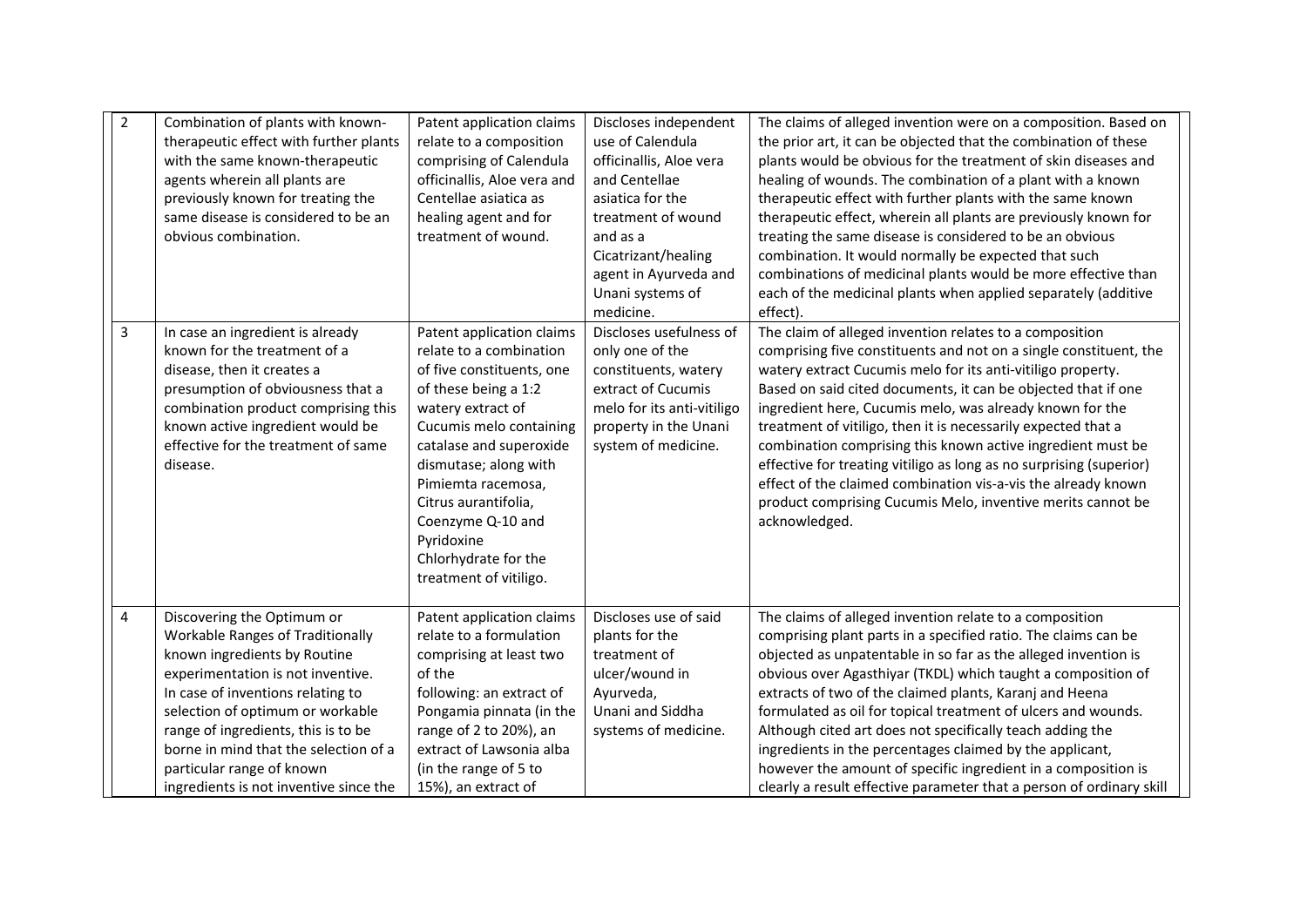|   | selection of optimum or workable<br>range is well within the expectation<br>of a person skilled in the art.                                                                                                                                                                                                                                                                                        | Dhatura alba (in the<br>range of 2 to 20%) and<br>an extract of of Cocos<br>nucifera (in the range of<br>20 to 60%) for the<br>management of chronic<br>ulcer, diabetes ulcer, and<br>the management of<br>bleeding in cuts and<br>wounds.                           |                                                                                                                                                                                       | in the art would routinely optimize.                                                                                                                                                                                                                                                                                                                                                                                                                                                                                                                                                                                                                                                                                                   |
|---|----------------------------------------------------------------------------------------------------------------------------------------------------------------------------------------------------------------------------------------------------------------------------------------------------------------------------------------------------------------------------------------------------|----------------------------------------------------------------------------------------------------------------------------------------------------------------------------------------------------------------------------------------------------------------------|---------------------------------------------------------------------------------------------------------------------------------------------------------------------------------------|----------------------------------------------------------------------------------------------------------------------------------------------------------------------------------------------------------------------------------------------------------------------------------------------------------------------------------------------------------------------------------------------------------------------------------------------------------------------------------------------------------------------------------------------------------------------------------------------------------------------------------------------------------------------------------------------------------------------------------------|
| 5 | In case multiple ingredients are<br>known to have the same therapeutic<br>activity as per traditional knowledge,<br>taking out one single component out<br>of them cannot be considered as<br>inventive.                                                                                                                                                                                           | Patent application claims<br>relate to an extract of<br>Zingiber zerumbet (bitter<br>ginger) for inflammation<br>and also for allergic<br>disorder like Asthma.                                                                                                      | Discloses use of<br>Zingiber zerumbet<br>(bitter ginger) along<br>with few other<br>ingredients for the<br>treatment of<br>inflammation and<br>Asthma in Unani<br>system of medicine. | The claims of alleged invention relate to an extract of Zingiber<br>zerumbet. As per the prior art disclosure, the multi-component<br>formulation comprising Zingiber zerumbet have the same<br>therapeutic activity (i.e. anti-bronchial asthmatic), therefore it is<br>not surprising that one single component namely Zingiber<br>zerumbet taken out of them again would have the same<br>therapeutic activity. Hence, a person skilled in the art would<br>have been motivated to arrive at the invention without exercise<br>of inventive skills and thus, the claims of alleged invention can be<br>objected for lacking in inventive step.                                                                                      |
| 6 | In case individual ingredients are<br>already known for the treatment of a<br>disease as a part of Traditional<br>Knowledge, then it is obvious that a<br>combination product comprising<br>these known ingredients with further<br>plants with the same known<br>therapeutic effect would be more<br>effective than each of the medicinal<br>plants when applied separately<br>(additive effect). | Patent application claims<br>relate to a composition<br>comprising of theanine<br>(Tea) and a herb<br>selected from<br>Sankhapuspi, Satavari or<br>a mixture thereof for the<br>treatment of a disease<br>(cold and/or influenza)<br>related to reduced<br>immunity. | Discloses independent<br>use of said plants for<br>the treatment of cold<br>and influenza and as<br>immuno-potentiator in<br>Ayurveda and Unani<br>systems of medicine.               | The claims of alleged invention relate to a composition. In view<br>of the prior art, the use of theanine comprised in tea and<br>extracts thereof, for prevention and/or treatment of cold and/or<br>influenza was known from popular medicine since ages. The<br>immunoadjuvant/immunomodulatory potential of Asparagus<br>racemosus (Satavari), aqueous exctracts/Evolulus alsinoides<br>(Sankhapuspi) was also disclosed in prior art documents.<br>Therefore, nothing inventive could be seen in the additional use<br>of immunopotentiating herbs to treat these diseases. A<br>combination of these plants would be obvious as an<br>immunopotentiator and for the treatment of common cold and a<br>variety of other diseases. |

# **BIODIVERSITY RELATED ISSUES**

Biodiversity related matters play <sup>a</sup> vital role in the patentability of the biological substances. The Biological Diversity Act, 2002 provides mechanism for conservation of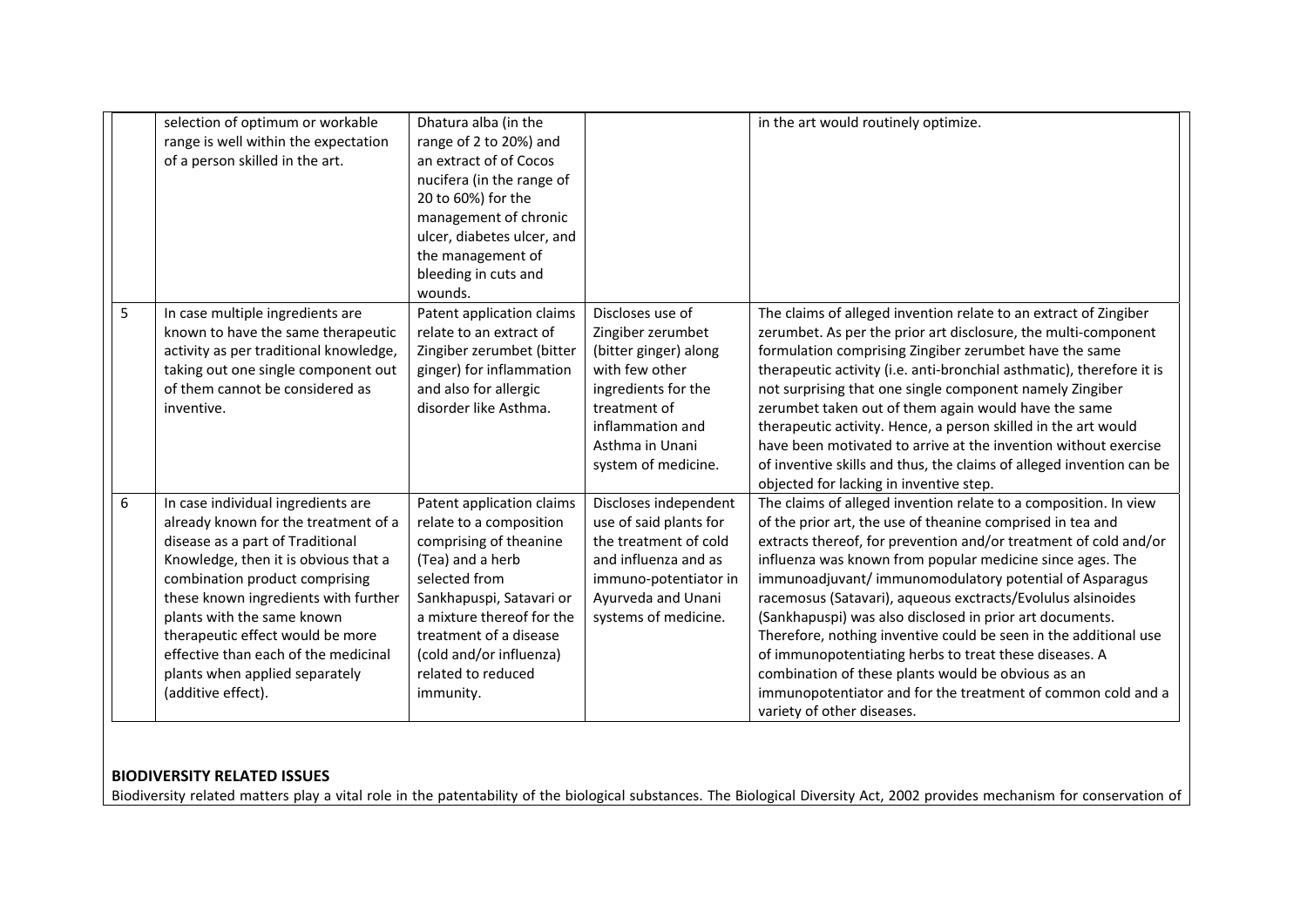biological diversity, sustainable use of its components and fair and equitable sharing of the benefits arising out of the use of biological resources, knowledge and for matters connected therewith or incidental thereto.

In order to prevent misappropriation of biological resources and traditional knowledge of India, the Biological Diversity Act requires that access to the biological resources of India is subject to the equitable benefit sharing through the approval of National Biodiversity Authority (NBA). No Intellectual Property Rights (IPRs), including patents based on research or information on biological resources obtained from India shall be granted without the approval of the NBA.

The Patents Act provides interfaces with the process of obtaining patents and access to and benefits sharing from utilization of Indian biological resources. Thus, disclosure of the source and geographical origin of <sup>a</sup> biological material used in an application for <sup>a</sup> patent has been made mandatory as per Section 10 (4) of the Act. Also, as already discussed Section 3 (p) of the Act prohibits patenting of any invention which, in effect, is traditional knowledge.

## **DEPOSIT OF BIOLOGICAL MATERIAL**

If the invention relates to a biological material which is not possible to be described in a sufficient manner and which is not available to the public, the application shall be completed by depositing the material to an International Depository Authority (IDA) under the Budapest Treaty. The deposit of the material shall be made not later than the date of filing of the application in India and <sup>a</sup> reference of the deposit shall be given in the specification within three months from the date of filing of the patent application in India. All the available characteristics of the material required for it to be correctly identified or indicated are to be included in the specification including the name, address of the depository institute and the date and number of the deposit.

Depositary Authorities: Reference to IDA under the Budapest Treaty under Section 10 (4) should be read with Section 2 (1) (aba) of the Act.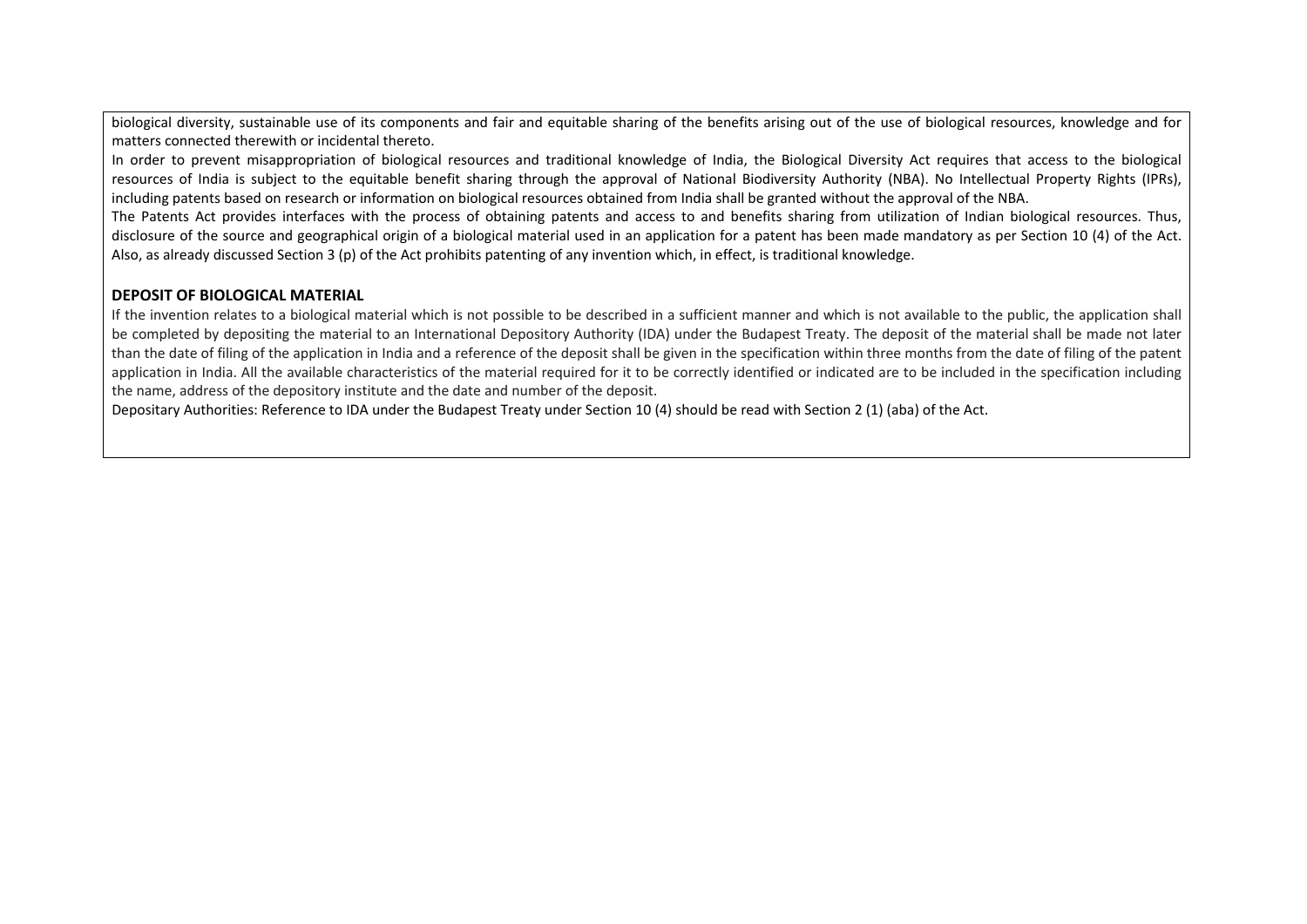## **D. EXAMPLES & CASES:**

#### **1. Patents applications classified as under traditional knowledge**

| Sr             | Patent No &                                                                                                                                           | <b>Status</b>                                  | Claims                                                                                                                                                                                                                                                                                                                                                                                                                                                                                                                                                                                                                                | <b>Basis for classification</b>                                                                                                                                                                                                                                                                                                                                                                                                                                                                                                                                                                                                                                                                                                                                                                                                                                                                                                                                                                                                                                                                                                                                                                                                                                                                                                                                                                                                                                                    | TK reference/ Prior art                                                                                                                                                                                                                                                                                                                                                                                                                                                                                                                                                                                                                                              |
|----------------|-------------------------------------------------------------------------------------------------------------------------------------------------------|------------------------------------------------|---------------------------------------------------------------------------------------------------------------------------------------------------------------------------------------------------------------------------------------------------------------------------------------------------------------------------------------------------------------------------------------------------------------------------------------------------------------------------------------------------------------------------------------------------------------------------------------------------------------------------------------|------------------------------------------------------------------------------------------------------------------------------------------------------------------------------------------------------------------------------------------------------------------------------------------------------------------------------------------------------------------------------------------------------------------------------------------------------------------------------------------------------------------------------------------------------------------------------------------------------------------------------------------------------------------------------------------------------------------------------------------------------------------------------------------------------------------------------------------------------------------------------------------------------------------------------------------------------------------------------------------------------------------------------------------------------------------------------------------------------------------------------------------------------------------------------------------------------------------------------------------------------------------------------------------------------------------------------------------------------------------------------------------------------------------------------------------------------------------------------------|----------------------------------------------------------------------------------------------------------------------------------------------------------------------------------------------------------------------------------------------------------------------------------------------------------------------------------------------------------------------------------------------------------------------------------------------------------------------------------------------------------------------------------------------------------------------------------------------------------------------------------------------------------------------|
| No.<br>1       | <b>Title</b><br>1319/CHE/20<br>13 Evaluation<br>of anticancer<br>properties of<br>acalypha<br>alnifolia klein<br>ex willd - in                        | Application<br>awaiting<br>examinatio<br>n     | The plant Acalypha alnifoUa plant belongs to the<br>Euphorbiaceae.<br>. The plant is low cost and easily available.<br>• Acalypha alnifolia plant extract have antioxidant<br>property, where it can cure more than 200 diseases.<br>• Acalypha alnifolia plant extract also have the<br>cytotoxicity activity against different cell line.                                                                                                                                                                                                                                                                                           | - Plant patents are not allowed in India<br>-Guiding principle 1- As the subject-matter claimed relates to extracts/alkaloids<br>and/or isolation of active ingredients of plants, which are naturally/inherently present<br>in plants, such claims cannot be considered as novel and/or inventive when use of<br>such plants is pre-known as part of teachings of Traditional Knowledge.<br>- Guiding principle 5- Multiple ingredients are known to have the same therapeutic<br>activity as per traditional knowledge, taking out one single component out of them                                                                                                                                                                                                                                                                                                                                                                                                                                                                                                                                                                                                                                                                                                                                                                                                                                                                                                              | ME02/97 Rasaganthi<br><b>Mezhugu</b><br><b>Text Book Name:</b><br>Pulippani vaithiyam 500<br>Origin Time:<br>10-15 <sup>th</sup> Century A.D                                                                                                                                                                                                                                                                                                                                                                                                                                                                                                                         |
|                | vitro and in<br>vivo                                                                                                                                  |                                                | • It is active in prostate cancer cell line, liver cancer cell<br>line, vero cancer cell line, DLA cell line and normal cell<br>line.<br>• The plant extract also shows the anticancer property.                                                                                                                                                                                                                                                                                                                                                                                                                                      | cannot be considered as inventive.                                                                                                                                                                                                                                                                                                                                                                                                                                                                                                                                                                                                                                                                                                                                                                                                                                                                                                                                                                                                                                                                                                                                                                                                                                                                                                                                                                                                                                                 |                                                                                                                                                                                                                                                                                                                                                                                                                                                                                                                                                                                                                                                                      |
| $\overline{2}$ | 1576/DEL/20<br>06 A novel<br>herbal<br>composition<br>effective<br>against skin<br>disorders and<br>to a process<br>for the<br>preparation<br>thereof | Application<br>refused<br>grant of a<br>patent | 1.A herbal composition effective against skin disorder<br>comprising of:<br>i) seeds of Maghz-e-Nimkoli (Azadirachta indica A. Juss)<br>150-175mg<br>ii) roots of Rasaut (Barberis aisatica Raxb) 150-175mg<br>iii) whole plant of Chaksu (Cassia absus Linn) 150-<br>175 <sub>mg</sub><br>2. A process for the preparations of a herbal<br>composition effective against skin disorder comprising<br>in the steps of separately preparing an extract of<br>Neem, Rasaut bark, and Chaksu and mixing the three<br>extracts, kneading for half hour, kneaded mass is dried<br>at 85°C for 3 hours, evaporated in hard gelatin capsule. | Guiding Principle 4: Discovering the Optimum or Workable Ranges of Traditionally<br>known ingredients by Routine experimentation is not inventive.<br>In case of inventions relating to selection of optimum or workable range of<br>ingredients, this is to be borne in mind that the selection of a particular range of<br>known ingredients is not inventive since the selection of optimum or workable range<br>is well within the expectation of a person skilled in the art.<br>Although the cited references do not specifically teach adding the ingredients in the<br>amounts claimed by the applicant, however the references does teach the<br>ingredients Maghz-e-Nimkoli, Rasaut and Chaksu as a composition to treat skin<br>disorders. This reasonable expectation of success would motivate an artisan of<br>ordinary skill to use the said plant parts for reaching at the claimed composition. The<br>amount of a specific ingredient in a composition that is used for a particular purpose<br>is a result effective parameter that a person having ordinary skill in the art would<br>routinely optimize. Where the general conditions of a claim are disclosed in the prior<br>art, it is not inventive to discover the optimum or workable ranges by routine<br>experimentation. It would have been customary for an artisan of ordinary skill to<br>determine the optimum amount of each ingredient to add in order to best achieve<br>the desired results. | BA3/465 Hab Deedan;<br>BA3/478 Hab Barg-e-<br>Neeb; BA4/1745 Nuskha<br>Dawa; BA4/1745A Habb<br>Musaffi-e-khoon;<br>BA4/1754 Nuskha Nagoo<br>; MA3/122 Habb-e-<br>Surkhbada; MA3/160<br>Habb-e- Musaffi-e-khoon<br>Ba Nuskha Khaas;<br>MH1/2352 Hab Bara-e-<br>Ishaal-e-Atfaal;<br>MH1/2352A Hab Barae<br>Ishaal-e-Atfaal-A;<br>NA4/1027 Khesanda<br>Surkhbada; NA4/4068<br>Hab Barae Deedaan<br>Deegar Qawitar;<br>NA4/4083 Habb-e-<br>Bawaaseer Khooni ;<br>Nature Heals, A glossary<br>of selected indigenous<br>medicinal palants of<br>India, SRISTI Innovations<br>Second Edition -<br>February 2002 First<br>Published by SRISTI<br><b>Innovations October</b> |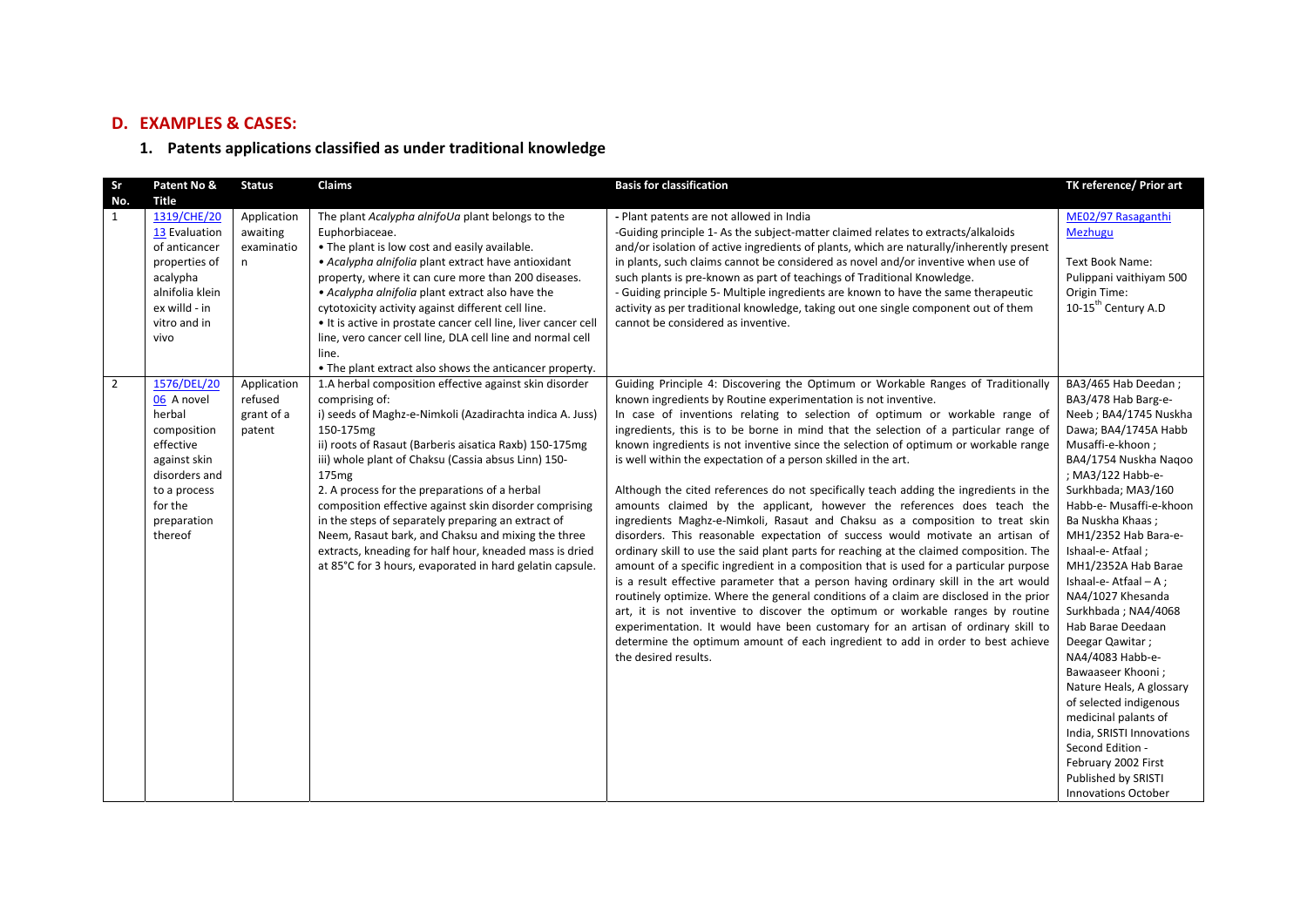|                                  |                                                                                                                                                                                                                                                       |                                                                     |                                                                                                                                                                                                                                                                                                                                                                                                                                                                                                                                                                                                        |                                                                                                                                                                                                                                                                                                                                                                                                                                                                                                                                                                                                                                                                                                                                                                                                                                                                                                                                                                                                                                                                                                                                                                                                                                                                                                                                                                                                                                                                                                | 1997                                                                                                                                                                                                                                                          |
|----------------------------------|-------------------------------------------------------------------------------------------------------------------------------------------------------------------------------------------------------------------------------------------------------|---------------------------------------------------------------------|--------------------------------------------------------------------------------------------------------------------------------------------------------------------------------------------------------------------------------------------------------------------------------------------------------------------------------------------------------------------------------------------------------------------------------------------------------------------------------------------------------------------------------------------------------------------------------------------------------|------------------------------------------------------------------------------------------------------------------------------------------------------------------------------------------------------------------------------------------------------------------------------------------------------------------------------------------------------------------------------------------------------------------------------------------------------------------------------------------------------------------------------------------------------------------------------------------------------------------------------------------------------------------------------------------------------------------------------------------------------------------------------------------------------------------------------------------------------------------------------------------------------------------------------------------------------------------------------------------------------------------------------------------------------------------------------------------------------------------------------------------------------------------------------------------------------------------------------------------------------------------------------------------------------------------------------------------------------------------------------------------------------------------------------------------------------------------------------------------------|---------------------------------------------------------------------------------------------------------------------------------------------------------------------------------------------------------------------------------------------------------------|
| $\overline{3}$<br>$\overline{4}$ | 31/DEL/2008<br>A herbal<br>extract<br>obtained<br>from the<br>roots of<br>burcea mollis<br>1076/CHE/20<br>07 A<br>synergistic<br>ayurvedic/fun<br>ctional food<br>bioactive<br>composition<br>(cincata) and<br>a process of<br>preparation<br>thereof | Application<br>refused<br>grant of a<br>patent<br>Patent<br>Revoked | 1.A herbal extract obtained from the roots of Brucea<br>mollis, wherein the extract has<br>antiplasmodial activity.<br>2. An extract as claimed in claim 1, wherein the extract<br>is methanolic-chloroform, methanolic-aqueous,<br>petroleum ether or water extract.<br>1.A synergistic ayurvedic / functional food bioactive<br>composition for managing<br>diabetes and related disorders, said composition<br>comprising extracts of atleast<br>two plants selected from a group comprising Eugenia,<br>Cinnamomum and<br>Salacia optionally along with pharmaceutically<br>acceptable excipients. | The cited references teach Brucea plant having antiplasmodial activity although not<br>exactly Brucea mollis. If one species of the plant possesses antiplasmodial activity,<br>there shall be reasonable expectation of success and motivation for a skilled artisan<br>to use another species of the said plant part for testing the antiplasmodial activity.<br>The cited prior arts teach methanolic chloroform and methanolic aqueous extracts of<br>Brucea mollis roots. Where the general conditions of a claim are disclosed in the prior<br>art, it is not inventive to discover merely another species having same activity by<br>routine experimentation.<br>D4 discloses that plant family Simaroubaceae is well known for its antimalarial<br>properties in Nigerian folkmedical practices and elsewhere.<br>Guiding principle 2- Combination of plants with known-therapeutic effect with further<br>plants with the same known-therapeutic agents wherein all plants are previously<br>known for treating the same disease is considered to be an obvious combination.<br>Guiding Principle 6: In case individual ingredients are already known for the<br>treatment of a disease as a part of Traditional Knowledge, then it is obvious that a<br>combination product comprising these known ingredients with further plants with the<br>same known therapeutic effect would be more effective than each of the medicinal<br>plants when applied separately (additive effect). | E O Ajaiyeoba et al., 'In<br>vivo antimalarial<br>activities of Quassia<br>amara and Quassia<br>undulate plant extracts<br>in mice', Journal of<br>Ethnopharmacology, Vol<br>67, Issue 3, 1999, 321-<br>325 (Nigerian folk<br>medical practices)<br>WO0172316 |
| 5                                | 218/DEL/200<br>6 A novel<br>herbal<br>composition<br>effective<br>against<br>coryza and a<br>process for<br>preparing<br>thereof                                                                                                                      | Granted<br>Application<br>, Patent<br>Number:<br>249186             | 1.A novel herbal composition effective against coryza<br>(Common Cold) comprising of Barg-e-Tulsi (Ocimum<br>Sanctum Linn.) in an amount of 90-125 mg, Darchini<br>(Cinnamomum Zeylanicum Blume) in an amount of 90-<br>125 mg, Satte Ajwani (Ptychotic ajowan DC) in an<br>amount of 95-105 mg, Zanjabeel (zingiber officinale<br>Rose) in an amount of 90-125 mg and Satte Gilo<br>(Tynospora cordifolia willd) in an amount of 95-130<br>mg.                                                                                                                                                        | Guiding principle 3- In case an ingredient is already known for the treatment of a<br>disease, then it creates a presumption of obviousness that a combination product<br>comprising this known active ingredient would be effective for the treatment of same<br>disease.                                                                                                                                                                                                                                                                                                                                                                                                                                                                                                                                                                                                                                                                                                                                                                                                                                                                                                                                                                                                                                                                                                                                                                                                                     | P Prakash, N Gupta -<br>Indian journal of<br>physiology and<br>pharmacology, 2005,<br>$49(2): 125 - 131$<br>Divya Swasari Kvath<br>100gm, Producted by: (<br>Divya Yog Mandir (Trust),<br>Swami Ramdev).                                                      |

# **2. Case studies related to Traditional knowledge & Biodiversity related inventions:**

## **Case Study No: TK/01/Jeevani**

| <b>The Drug</b>                    | Traditional Knowledge                      | Intellectual Property                                 | <b>Benefit Sharing Model</b>                     |
|------------------------------------|--------------------------------------------|-------------------------------------------------------|--------------------------------------------------|
| restorative.<br>Jeevani:<br>is a . | , was developed by .<br>'Jeevani'<br>drug, | triba.<br>The<br>: knowledge was divulged by f<br>Kan | share א<br>s established to<br>Fund was<br>⊥rus⊾ |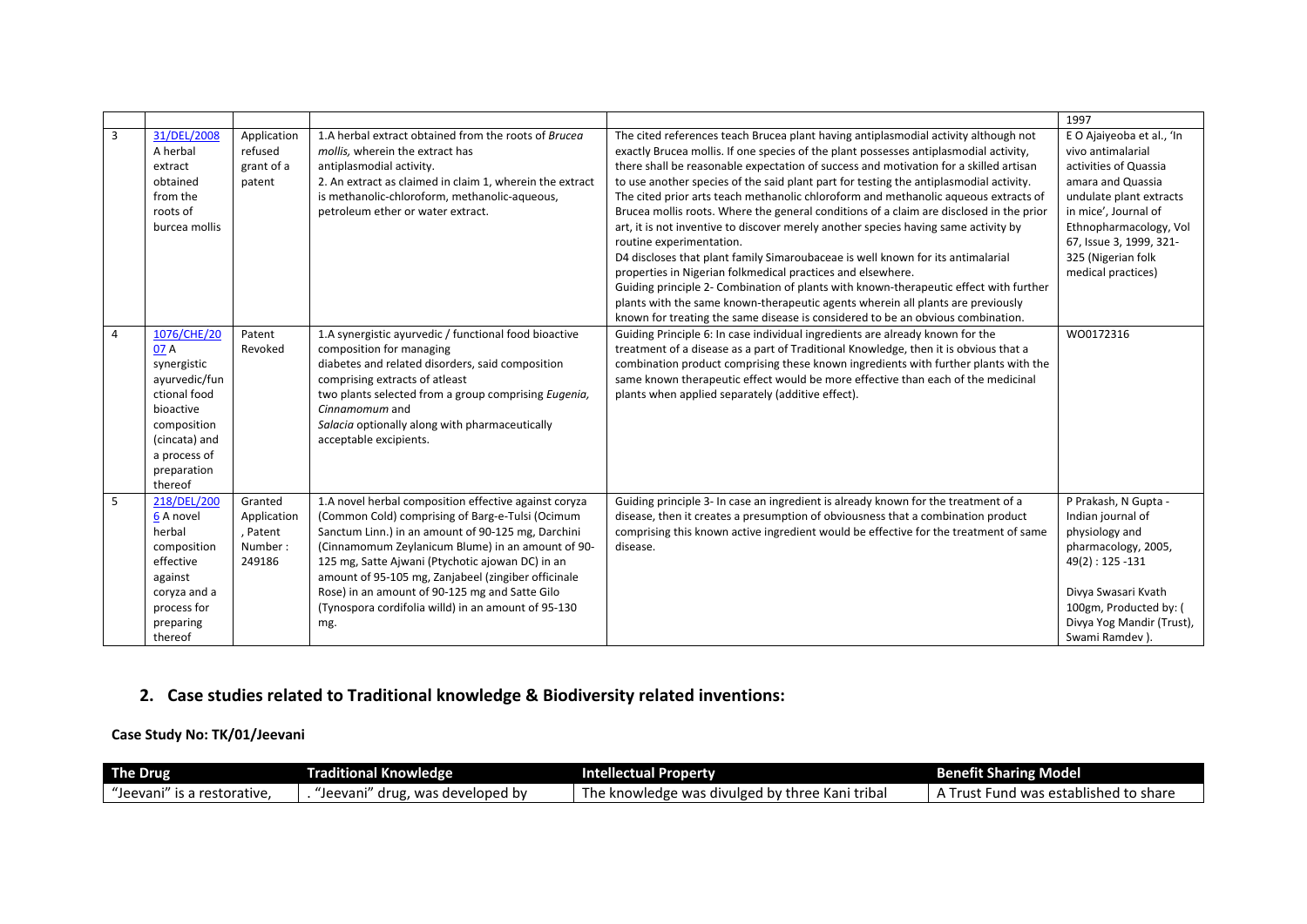| immunoenhancing, anti-     | scientists at the Tropical Botanic Garden | members to the Indian scientists who isolated 12      | the benefits arising from the               |
|----------------------------|-------------------------------------------|-------------------------------------------------------|---------------------------------------------|
| stress and anti-fatigue    | and Research Institute (TBGRI), based on  | active compounds from arogyapaacha, developed         | commercialization of the TK-based drug      |
| agent, based on the herbal | the tribal medicinal knowledge of the     | the drug "Jeevani", and filed two patent applications | "Jevaani". Half of the royalties and        |
| medicinal plant            | Kani tribe in Kerala, South India. Within | on the drug (and another patent based on the same     | license fees from the sale of 'Jeevani' are |
| arogyapaacha, used by the  | the Kani tribe the customary rights to    | plant but for different use). The technology was then | paid to the Kani in recognition of their    |
| Kani tribals in their      | transfer and practice certain traditional | licensed to the Arya Vaidya Pharmacy, Ltd., an Indian | intellectual property rights. It is one of  |
| traditional medicine       | medicinal knowledge are held by tribal    | pharmaceutical manufacturer pursuing the              | the few cases in India where traditional    |
|                            | healers, known as Plathis.                | commercialization of Ayurvedic herbal formulations.   | knowledge has been rightly respected        |
|                            |                                           |                                                       | and paid for.                               |
|                            |                                           |                                                       |                                             |

## **Case Study No: TK/02/ Jamun**

| <b>The Patent</b> | <b>Claims</b>             | The case                                  | The verdict                                                                     |
|-------------------|---------------------------|-------------------------------------------|---------------------------------------------------------------------------------|
| A patent was      | A synergistic ayurvedic / | Avesthagen filed for a patent in European | In a first victory in India, Traditional Knowledge Digital Library (TKDL)       |
| granted for       | functional food bioactive | Patent Office (EPO) for the above said    | database has been used to revoke a patent. Government of India revoked          |
| "synergistic      | composition for managing  | composition but when the examiners        | the patent granted to Avesthagen by Indian Patent Office (IPO) in April,        |
| ayurvedic/        | diabetes and related      | checked the patent with TKDL database,    | 2012 on the grounds of being mischievous and prejudicial to the public.         |
| functional food   | disorders, said           | they provided a report due to which the   | Government on getting knowledge about the same revoked patent using             |
| bioactive         | composition comprising    | patent was not granted. The report said   | Section-66 of Patents Act, 1970 which is:                                       |
| composition".     | extracts of atleast two   | that patent did infringe upon TKDL. CSIR  | Revocation of patent in public interest- Where the Central Government is        |
| Patent            | plants selected from a    | had made individual intervention for the  | of opinion that a patent or the mode in which it is exercised is mischievous    |
| application no    | group comprising Eugenia, | same.                                     | to the State or generally prejudicial to the public, it may, after giving the   |
| 1076/ CHE/ 2007   | Cinnamomum and            | In April 2012, a patent was granted to    | patentee an opportunity to be heard, make a declaration to that effect in       |
| was for the       | Salacia optionally along  | Avesthagen and this was the same patent   | the Official Gazette and thereupon the patent shall be deemed to be             |
| composition       | with pharmaceutically     | which was rejected by EPO. IPO said that  | revoked.                                                                        |
| consisting of     | acceptable excipients.    | they did not have access to TKDL database | Government of India stated in revocation that the use of Jamun for the          |
| jamun,            |                           | that is why their examiners approved the  | treatment of diabetes have been long known to India and thus the extract        |
| lavangpatti and   |                           | patent.                                   | of Jamun will also give effective therapeutic activity for diabetes. Thus, this |
| chundun and this  |                           |                                           | patent infringes on TK knowledge of India                                       |
| composition was   |                           |                                           |                                                                                 |
| to be used for    |                           |                                           |                                                                                 |
| treatment of      |                           |                                           |                                                                                 |
| diabetes          |                           |                                           |                                                                                 |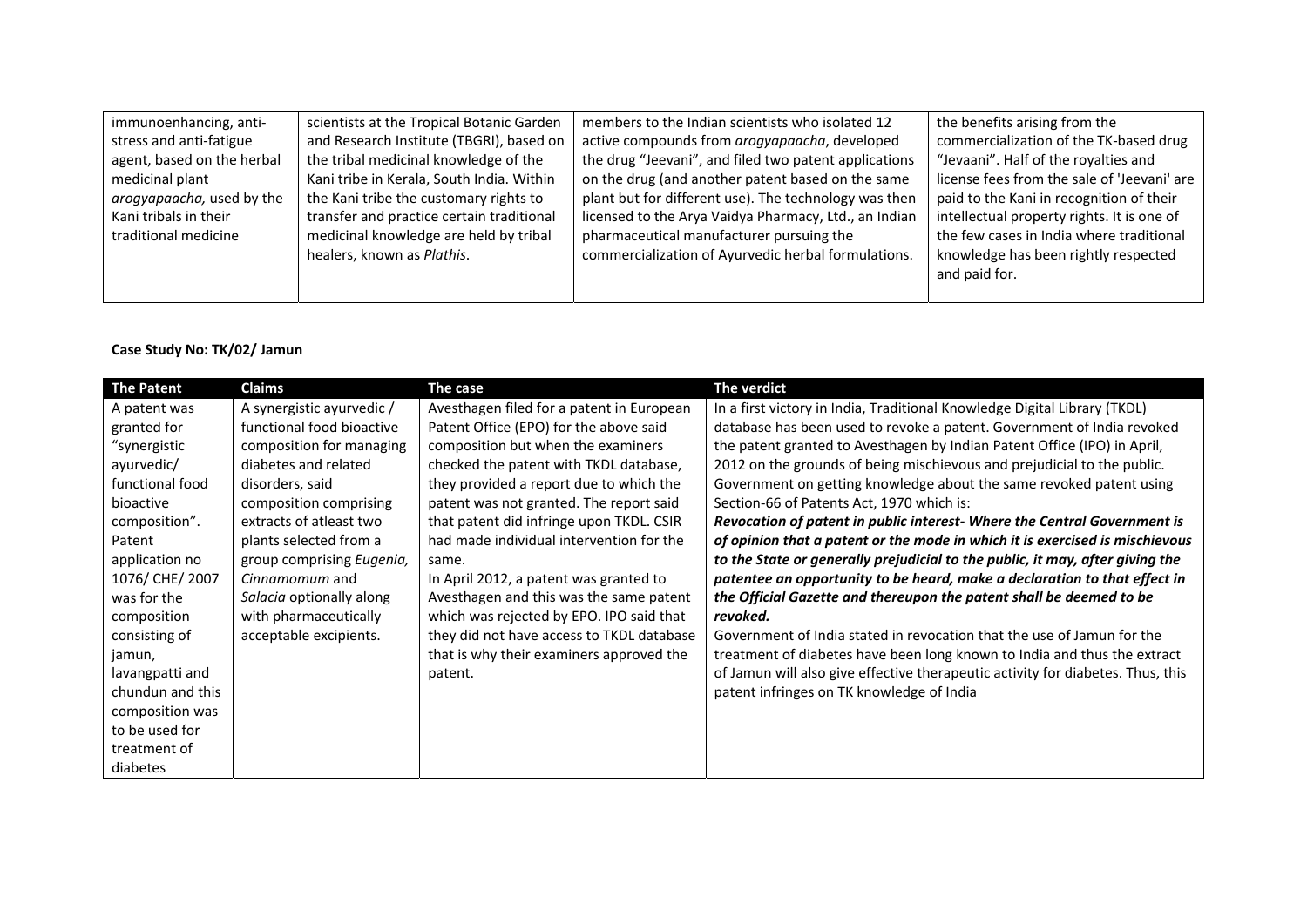#### **Case Study No: TK/03/ Turmeric**

| <b>Traditional</b><br>Knowledge                                                                                                                                                                                                                                                                                                                        | <b>Intellectual property Claimed</b>                                                                                                                                                                                                                                                                                                                                                                                                                                                                                                                                                                                                                                                                                     | The case                                                                                                                                                                                                                                                                                                                                                                                                                                                                                                                                                                                                                                                                                                                                                                                                                                                                                          | <b>The Verdict</b>                                                                                                                                                                                                                                                                                                                                                                                                 |
|--------------------------------------------------------------------------------------------------------------------------------------------------------------------------------------------------------------------------------------------------------------------------------------------------------------------------------------------------------|--------------------------------------------------------------------------------------------------------------------------------------------------------------------------------------------------------------------------------------------------------------------------------------------------------------------------------------------------------------------------------------------------------------------------------------------------------------------------------------------------------------------------------------------------------------------------------------------------------------------------------------------------------------------------------------------------------------------------|---------------------------------------------------------------------------------------------------------------------------------------------------------------------------------------------------------------------------------------------------------------------------------------------------------------------------------------------------------------------------------------------------------------------------------------------------------------------------------------------------------------------------------------------------------------------------------------------------------------------------------------------------------------------------------------------------------------------------------------------------------------------------------------------------------------------------------------------------------------------------------------------------|--------------------------------------------------------------------------------------------------------------------------------------------------------------------------------------------------------------------------------------------------------------------------------------------------------------------------------------------------------------------------------------------------------------------|
| The rhizomes of<br>turmeric are used<br>spice<br>for f<br>a<br>as<br>Indian<br>flavouring<br>cooking. It<br>also<br>properties<br>has<br>that make it an<br>effective<br>ingredient<br>in<br>medicines,<br>cosmetics<br>and<br>As<br>dyes.<br>a<br>medicine, it<br>has<br>been traditionally<br>used for centuries<br>heal wounds<br>to<br>and rashes. | 1. A method of promoting healing of a wound in a patient, which<br>consists essentially of administering a wound-healing agent<br>consisting of an effective amount of turmeric powder to said<br>patient.<br>2. The method according to claim 1, wherein said turmeric is orally<br>administered to said patient.<br>3. The method according to claim 1, wherein said turmeric is<br>topically administered to said patient.<br>4. The method according to claim 1, wherein said turmeric is both<br>orally and topically administered to said patient.<br>5. The method according to claim 1, wherein said wound is a<br>surgical wound.<br>6. The method according to claim 1, wherein said wound is a body<br>ulcer. | In 1995, two expatriate Indians at the University of<br>Mississippi Medical Centre (Suman K. Das and Hari Har<br>P. Cohly) were granted a US patent (no.5, 401,504) on<br>use of turmeric in wound healing. The Council of<br>Scientific & Industrial Research (CSIR), India, New Delhi<br>filed a re-examination case with the US PTO challenging<br>the patent on the grounds of existing of prior art. CSIR<br>argued that turmeric has been used for thousands of<br>years for healing wounds and rashes and therefore its<br>medicinal use was not a novel invention. Their claim was<br>supported by documentary evidence of traditional<br>knowledge, including ancient Sanskrit text and a paper<br>published in 1953 in the Journal of the Indian Medical<br>Association. Despite an appeal by the patent holders,<br>the US PTO upheld the CSIR objections and cancelled<br>the patent. | The turmeric case<br>was a landmark<br>judgment case as it<br>was for the first<br>time that a patent<br>based on the<br>traditional<br>knowledge of a<br>developing country<br>was successfully<br>challenged. The US<br>Patent Office<br>revoked this patent<br>in 1997, after<br>ascertaining that<br>there was no<br>novelty; the<br>findings by<br>innovators having<br>been known in India<br>for centuries. |

## **Case Study No: TK/04/ Neem**

| <b>Traditional</b>  | <b>Intellectual property Claimed</b>                                   | The case                        | <b>The Verdict</b>                   |
|---------------------|------------------------------------------------------------------------|---------------------------------|--------------------------------------|
| Knowledge           |                                                                        |                                 |                                      |
| Neem extracts can   | Since the 1980s, many neem related process and products have been      | In 1994, European Patent Office | In 1999, the EPO determined that     |
| be used against     | patented in Japan, USA and European countries. The first US patent was | (EPO) granted a patent (EPO     | according to the evidence all        |
| hundreds of pests   | obtained by Terumo Corporation in 1983 for its therapeutic preparation | patent No.436257) to the US     | features of the present claim were   |
| and fungal diseases | from neem bark. In 1985 Robert Larson from (USDA) obtained a patent    | Corporation W.R. Grace Company  | disclosed to the public prior to the |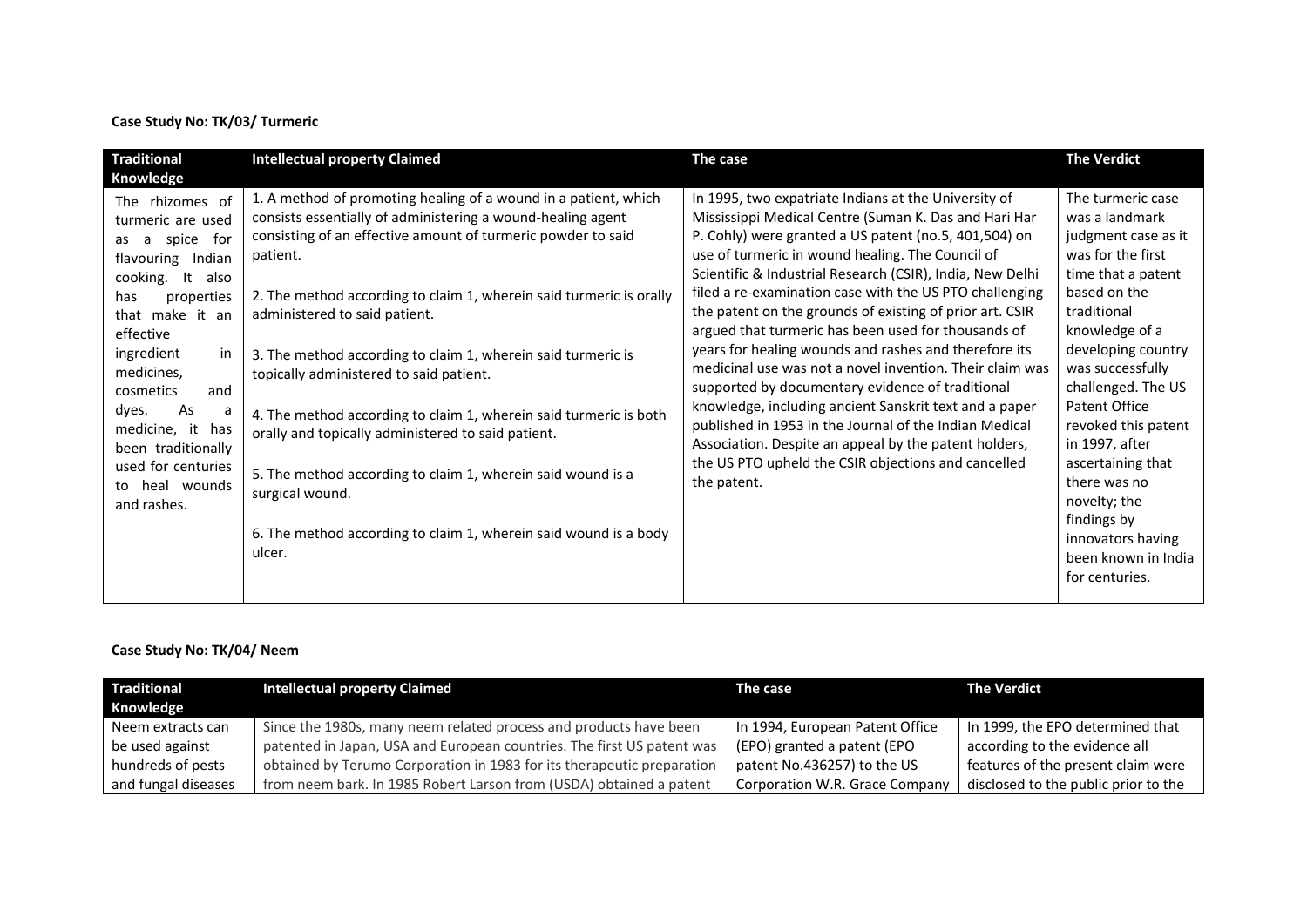| that attack food      | for his preparation of neem seed extract and the Environmental         | and US Department of               | patent application and the patent  |
|-----------------------|------------------------------------------------------------------------|------------------------------------|------------------------------------|
| crops; the oil        | Protection Agency approved this product for use in US market. In 1988  | Agriculture for a method for       | was not considered to involve an   |
| extracted from its    | Robert Larson sold the patent on an extraction process to the US       | controlling fungi on plants by the | inventive step. The patent granted |
| seeds can be used to  | Company W.R. Grace (presently Certis). Having gathered their patents   | aid of hydrophobic extracted       | on was Neem was revoked by the     |
| cure cold and flu;    | and clearance from the EPA, four years later, Grace commercialized its | Neem oil. In 1995, a group of      | EPO in May 2000. EPO, in March     |
| and mixed in soap, it | product by setting up manufacturing plant in collaboration with P.J.   | international NGOs and             | 2006, rejected the challenge made  |
| provides relief from  | Margo Pvt. Ltd in India and continued to file patents from their own   | representatives of Indian farmers  | in 2001 by the USDA and the        |
| malaria, skin         | research in USA and other parts of world. Aside from Grace, neem       | filed legal opposition against the | chemicals multinational, W.R.      |
| diseases and even     | based pesticides were also marketed by another company, AgriDyne       | patent. They submitted evidence    | Grace to the EPO's previous        |
| meningitis            | Technologies Inc., USA, the market competition between the two         | that the fungicidal effect of      | decision to cancel their patent on |
|                       | companies was intense. In 1994, Grace accused AgriDyne a non-          | extracts of Neem seeds had been    | the fungicidal properties of the   |
|                       | exclusive royalty-bearing license. During this period in India large   | known and used for centuries in    | seeds extracted from the neem      |
|                       | number of companies also developed stabilized neem products and        | Indian agriculture to protect      | tree.                              |
|                       | made them available commercially. The number of patents filed in this  | crops, and therefore, was          |                                    |
|                       | period were limited and geographically confined to few countries.      | unpatentable.                      |                                    |

## **Case Study No: TK/05/Ginger**

| <b>Application</b><br>details         | The Invention                                                                          | <b>Claims</b>                                                 | The case                                                                          | <b>Traditional</b><br>knowledge<br>cited as prior |
|---------------------------------------|----------------------------------------------------------------------------------------|---------------------------------------------------------------|-----------------------------------------------------------------------------------|---------------------------------------------------|
|                                       |                                                                                        |                                                               |                                                                                   | art                                               |
| A patent                              | The british patent application discloses a                                             | The important patent claims of the patent                     | Zingiber Officinale is the scientific name for                                    | The books that                                    |
| specification                         | composition comprising ginkgo biloba or                                                | application are as follows:                                   | ginger and commonly known as adrak in                                             | were referred                                     |
| titled                                | extract or component thereof; apocynin;                                                |                                                               | India. Ginger has been used as medicinal                                          | to as evidence                                    |
| "Pharmaceutical                       | and a gingerol. The composition may be                                                 | 1. A composition comprising ginkgo biloba                     | remedy for cough and cold since ages in                                           | <b>CSIR</b><br>bv                                 |
| composition for                       | used to treat diseases such as Cystic                                                  | extract or component thereof;<br>or                           | India. Moreover, the medicinal properties of                                      | included Ilaaj-                                   |
| the treatment                         | fibrosis (CF) and Chronic obstructive                                                  | apocynin; and a gingerol.                                     | ginger has been the traditional knowledge                                         | al-Amraaz                                         |
| of excess                             | pulmonary disease (COPD).                                                              | 2. A composition according to claim 1                         | of India.                                                                         | (18th century),                                   |
| mucous<br>production"<br>was filed at | that<br>applicant<br>The<br>found<br>patent<br>compositions according to the invention | wherein the gingerol is in the form of a<br>natural gingerol. | Consequently, the department of AYUSH<br>and Council of Scientific and Industrial | Bhaisajya<br>Ratnavali and<br><b>Bharata</b>      |
| <b>British Patent</b>                 | may have a remarkable effect in reducing                                               | 3. A composition according to claim 1 or                      | Research (CSIR) intervened and provided                                           | Bhaisajya                                         |
| Office having a                       | excessive mucous production, especially                                                | claim 2 wherein the gingerol is in the form                   | evidence from age-old ayurveda and unani                                          | Ratnakara                                         |
| patent priority                       | excessive pulmonary mucous production.                                                 | of Zingiber Officinale.                                       | books, dating back to the 18th century that                                       | (1000)<br>BC),                                    |
|                                       | Moreover, the use of a gingerol (or                                                    |                                                               | talked about ginger to treat cough and                                            |                                                   |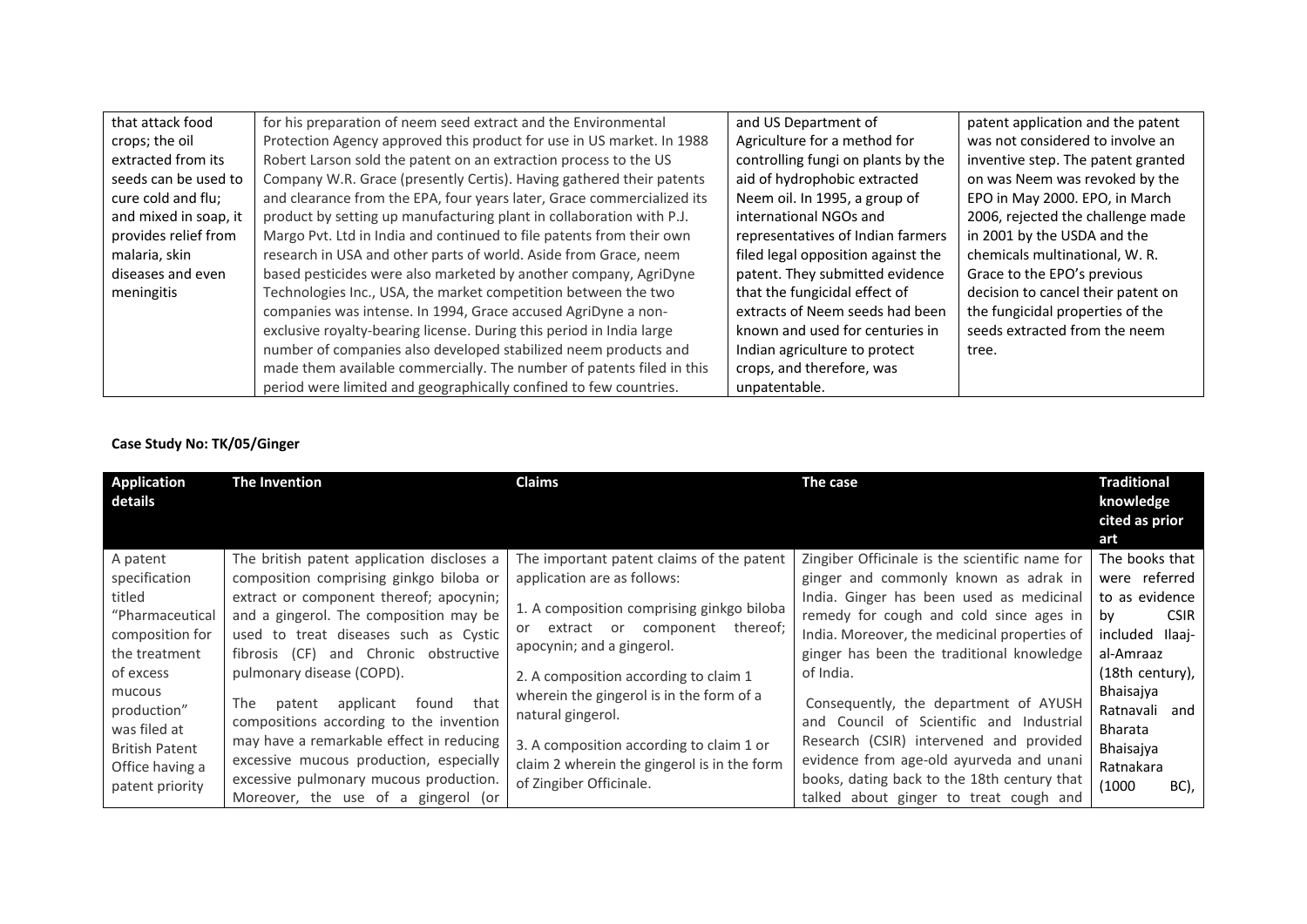| date of March<br>16, 2006 by the<br>inventor<br>Nicholas John<br>Larkins. | gingerols) in combination with ginkgo $\vert$ 5. A composition according to any<br>and apocynin provided a substantial<br>clinical improvement; and especially a<br>substantial reduction in excessive mucous<br>production. It is apparent that there is a<br>synergistic clinical outcome when a<br>gingerol (or gingerols) is added to a<br>preparation comprising ginkgo biloba (or<br>standardised<br>component<br>extract<br>or<br>thereof), and apocynin. | biloba (or extract or component thereof)   preceding claim comprising gingerol in the<br>form of isolated gingerol.<br>23.<br>method<br>treatment<br>nt.<br>or<br>A<br>amelioration of disease by reduction of<br>excessive mucous production comprising<br>the step(s) of administering to the subject $\vert$ into consideration of the prior art<br>a composition comprising ginkgo biloba,<br>extract or<br>component<br>or<br>apocynin; and a gingerol. | other diseases.<br>Patent prior art knowledge was retrieved<br>from the Traditional Knowledge Digital<br>Library (TKDL) database of India and<br>submitted at the UK patent office.<br>Subsequently, the patent examiner took<br>traditional knowledge of India and rejected<br>thereof; the patent application for the ginger based<br>pharmaceutical composition for the<br>treatment of excess mucous production. | Bayaaz-e-Kabir<br>(1938)<br>$AD$ ),<br>Muheet-e-<br>(19th<br>Azam<br>century)<br>and<br>Khazaain-al-<br>Advia from the<br>18th century. |
|---------------------------------------------------------------------------|------------------------------------------------------------------------------------------------------------------------------------------------------------------------------------------------------------------------------------------------------------------------------------------------------------------------------------------------------------------------------------------------------------------------------------------------------------------|--------------------------------------------------------------------------------------------------------------------------------------------------------------------------------------------------------------------------------------------------------------------------------------------------------------------------------------------------------------------------------------------------------------------------------------------------------------|----------------------------------------------------------------------------------------------------------------------------------------------------------------------------------------------------------------------------------------------------------------------------------------------------------------------------------------------------------------------------------------------------------------------|-----------------------------------------------------------------------------------------------------------------------------------------|
|---------------------------------------------------------------------------|------------------------------------------------------------------------------------------------------------------------------------------------------------------------------------------------------------------------------------------------------------------------------------------------------------------------------------------------------------------------------------------------------------------------------------------------------------------|--------------------------------------------------------------------------------------------------------------------------------------------------------------------------------------------------------------------------------------------------------------------------------------------------------------------------------------------------------------------------------------------------------------------------------------------------------------|----------------------------------------------------------------------------------------------------------------------------------------------------------------------------------------------------------------------------------------------------------------------------------------------------------------------------------------------------------------------------------------------------------------------|-----------------------------------------------------------------------------------------------------------------------------------------|

**Case Study No: TK/06/Basmati**

| The case                                                                                                                                                                                                                                                                                                                                                                                                                                                                                                | Intellectual property claimed                                                                                                                                                                                                                                                                                                                                                                                                                                                                                                                                                                                                                                                                                                                                                               | <b>The Opposition</b>                                                                                                                                                                                                                                                                                                                                                                                                                                                                                          | The verdict                                                                                                                                                                                                          |
|---------------------------------------------------------------------------------------------------------------------------------------------------------------------------------------------------------------------------------------------------------------------------------------------------------------------------------------------------------------------------------------------------------------------------------------------------------------------------------------------------------|---------------------------------------------------------------------------------------------------------------------------------------------------------------------------------------------------------------------------------------------------------------------------------------------------------------------------------------------------------------------------------------------------------------------------------------------------------------------------------------------------------------------------------------------------------------------------------------------------------------------------------------------------------------------------------------------------------------------------------------------------------------------------------------------|----------------------------------------------------------------------------------------------------------------------------------------------------------------------------------------------------------------------------------------------------------------------------------------------------------------------------------------------------------------------------------------------------------------------------------------------------------------------------------------------------------------|----------------------------------------------------------------------------------------------------------------------------------------------------------------------------------------------------------------------|
| Rice Tec. Inc. had applied for<br>registration of a mark "Texmati" before<br>the UK Trade Mark Registry.<br>Agricultural and Processed Food<br><b>Exports Development Authority</b><br>(APEDA) successfully opposed it. One of<br>the documents relied upon by Rice Tec<br>as evidence in support of the<br>registration of the said mark was the<br>US Patent 5,663,484 granted by US<br>Patent Office to Rice Tec on September<br>2, 1997 and that is how this patent<br>became an issue for contest. | This US utility patent was unique in a way to claim a rice<br>plant having characteristics similar to the traditional<br>Indian Basmati Rice lines and with the geographical<br>delimitation covering North, Central or South America or<br>Caribbean Islands. The US PTO granted the patent to<br>Rice Tec on September 2, 1997. The said patent covered<br>20 claims covering not only novel rice plant but also<br>various rice lines; resulting plants and grains, seed<br>deposit claims, method for selecting a rice plant for<br>breeding and propagation. Its claims 15-17 were for a<br>rice grain having characteristics similar to those from<br>Indian Basmati rice lines. The said claims 15-17 would<br>have come in the way of Indian exports to US, if legally<br>enforced. | Evidence from the IARI (Indian<br>Agricultural Research Institute)<br>Bulletin was used against claims 15-17.<br>The evidence was backed up by the<br>germplasm collection of Directorate of<br>Rice Research, Hyderabad since 1978.<br>CFTRI (Central Food Technological<br>Research Institute) scientists evaluated<br>the various grain characteristics and<br>accordingly the claims 15-17 were<br>attacked on the basis of the<br>declarations submitted by CFTRI<br>scientists on grain characteristics. | Eventually, a request for<br>re-examination of this<br>patent was filed on April<br>28, 2000. Soon after<br>filling the re-examination<br>request, Rice Tec chose<br>to withdraw claims 15-17<br>along with claim 4. |